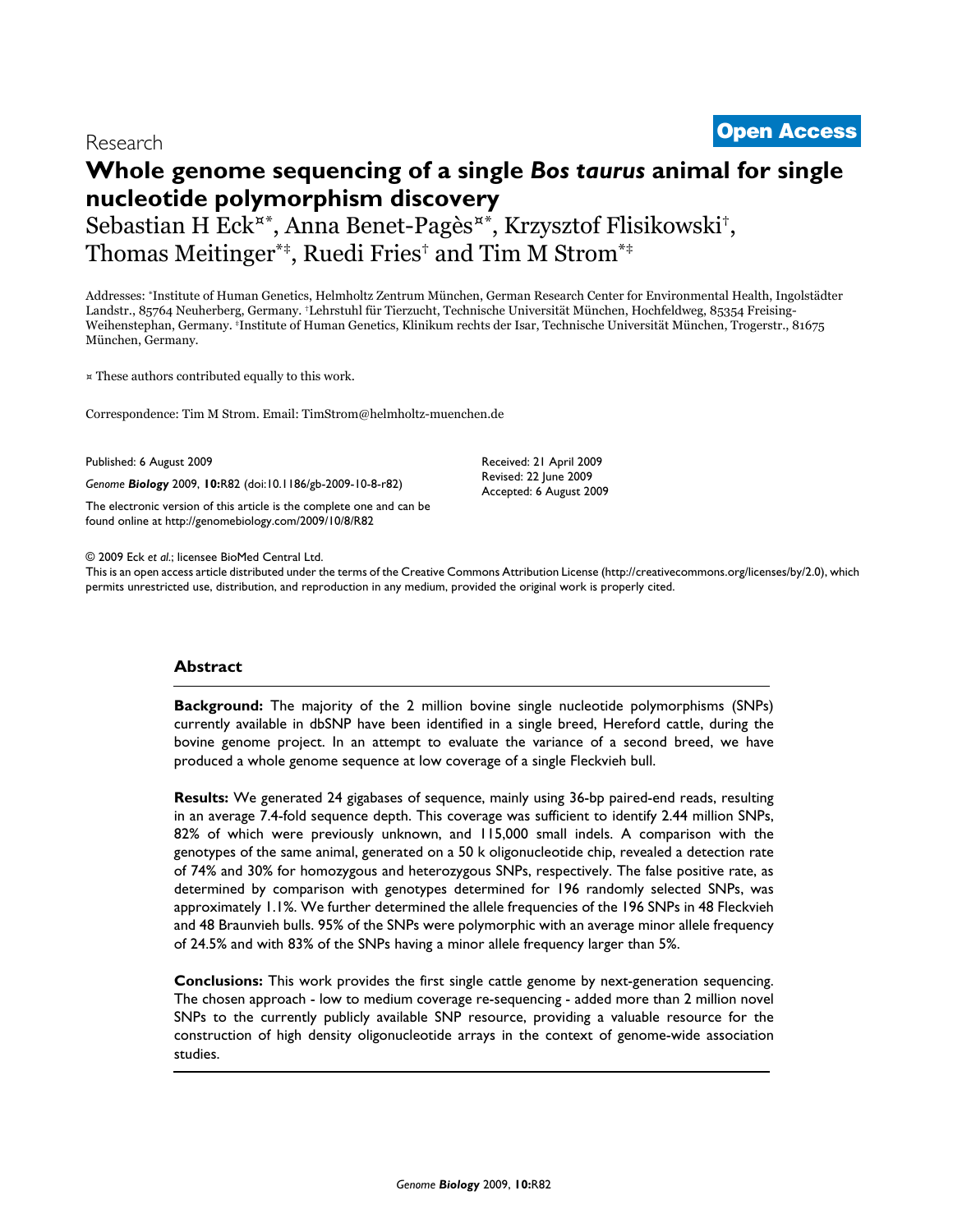# **Background**

The bovine reference genome sequence assembly resulted from the combination of shotgun and bacterial artificial chromosome sequencing of an inbred Hereford cow and her sire using capillary sequencing. Most of the more than 2 million bovine SNPs deposited in dbSNP represent polymorphisms detected in these two Hereford animals [1]. Recently, Van Tassell *et al*. [2] contributed more than 23,000 SNPs to the bovine SNP collection by next-generation sequencing of reduced representation libraries. The study involved 66 cattle representing different lines of a dairy breed (Holstein) and the 7 most common beef breeds (Angus, Red Angus, Charolais, Gelbvieh, Hereford, Limousin and Simmental). These SNPs together with SNPs deposited in dbSNP were used to compile arrays with up to 50,000 SNPs. The arrays have been used to implement a new approach to animal breeding, termed genomic selection [3,4]. Although this approach has been applied successfully to predict breeding values in dairy cattle, the underlying SNP resource is far from complete. SNP selection for the Illumina BovineSNP50 array, for instance, has been optimized to provide high minor allele frequencies (MAFs) for the Holstein breed. The full extent of common SNP variation in Holstein and other breeds is still unexplored. Although the average r2 between adjacent markers of the BovineSNP50 array is greater than 0.2 - the minimal linkage disequilibrium required for genomic prediction to be sufficiently accurate - there is a considerable number of marker pairs with an r<sup>2</sup> of zero [3]. Since preliminary data indicate that the extent of linkage disequilibrium in cattle breeds is only slightly larger than in humans, it has been estimated that up to 300,000 SNPs will be necessary to achieve optimal marker coverage throughout the cattle genome [5-8].

Circumventing any pooling or enrichment protocols, we sequenced just a single Fleckvieh animal to identify a large number of candidate SNPs. We demonstrate that this approach represents an effective strategy towards a comprehensive resource for common SNPs.

# **Results and Discussion Sequencing and alignment**

The genomic DNA sequenced in this study was obtained from a single blood sample of a Fleckvieh breeding bull. Wholegenome sequencing was performed on an Illumina Genome Analyzer II using three different small-insert paired-end libraries. We generated 36-bp reads on 44 paired-end lanes and 9 single-end lanes, resulting in 24 Gb of mappable sequence. Of the aligned bases, 87% had a phred-like quality score of 20 or more, as calculated by the ELAND alignment software [9]. To account for the varying read quality, we trimmed the ends of reads when necessary to a minimum of 32 bases. Read mapping, subsequent assembly and SNP calling were performed using the re-sequencing software MAQ [10]. Apparently duplicated paired-end reads (7.6%) were removed. Of the paired-end reads, 605,630,585 (93.6%) were

successfully mapped in mate-pairs to the assembly bosTau4.0 from October 2007 [11], which has a length of 2.73 Gb. Additionally, 23,872,053 of paired-end reads (3.6%) were mapped as singles. Of the 25,808,311 single-end reads, 93.2% could be aligned to the genome. Together, 98.0% of the genome (98.1% of the autosomes and 93.9% of the X chromosome) was covered by reads resulting in a 7.4-fold coverage across the entire genome (7.58-fold across the autosomes and 4.13 fold across the X chromosome) and a 6.2-fold sequence depth using only the uniquely aligned reads. The final distribution of mapped read depth sampled at every position of the autosomal chromosomes showed a slight over-dispersion compared to the Poisson distribution giving the theoretical minimum (Figure 1a). Part of this over-dispersion can be accounted for by the dependence of the read depth on the GCcontent, which had a maximum average read depth at approximately 57% GC-content (Figure 1b) [9,12].

# **SNP and indel detection**

We focused our further analysis on SNP identification. We applied stringent criteria in order to keep the false-positive detection rate low. An outline of the analysis procedure, comprising SNP identification and validation, is given in Figure 2. SNPs were called with the MAQ software. Using mainly the default parameters, particularly a minimum read depth of 3 and a minimum consensus quality of 20, SNPs could be assessed in sequence reads, which together comprised 68% (1.87 Gb) of the genome. To exclude sequencing artifacts that we have observed in other experiments, the output of MAQ was further filtered using custom developed scripts. These artifacts include cases where all sequenced variant alleles at a given position are only indicated by reads from one strand and have a lower than average base quality at the variant position. We required for a SNP call that the average base quality is ≥20 and that at least 20% of the reads are from opposite strands. Using these parameters, the MAQ software called 2,921,556 million putative SNPs, which were reduced by our custom filters to a final set of 2.44 million SNPs.

Of these SNPs, 1,694,546 (69.4%) were homozygous and 749,091 (30.6%) were heterozygous. The low proportion of heterozygous SNPs is mainly due to the relatively low sequence depth and our stringent SNP calling requirements. The rate of heterozygous SNP detection is expected to rise with increasing coverage (Additional data file 1). It has been estimated that at least 20- to 30-fold coverage is needed to detect 99% of the heterozygous variants [10].

We further performed a genome-wide survey of small insertion and deletion events (indels). Indels called by MAQ were only retained if they were indicated by at least 10% of highquality reads from each strand. This criterion was applied to exclude possible sequencing artifacts and resulted in the identification of 115,371 indels (68,354 deletions and 47,017 insertions). The majority of them had a length of 1 to 4 bp, with the largest having a length of 15 bp (Figure 3).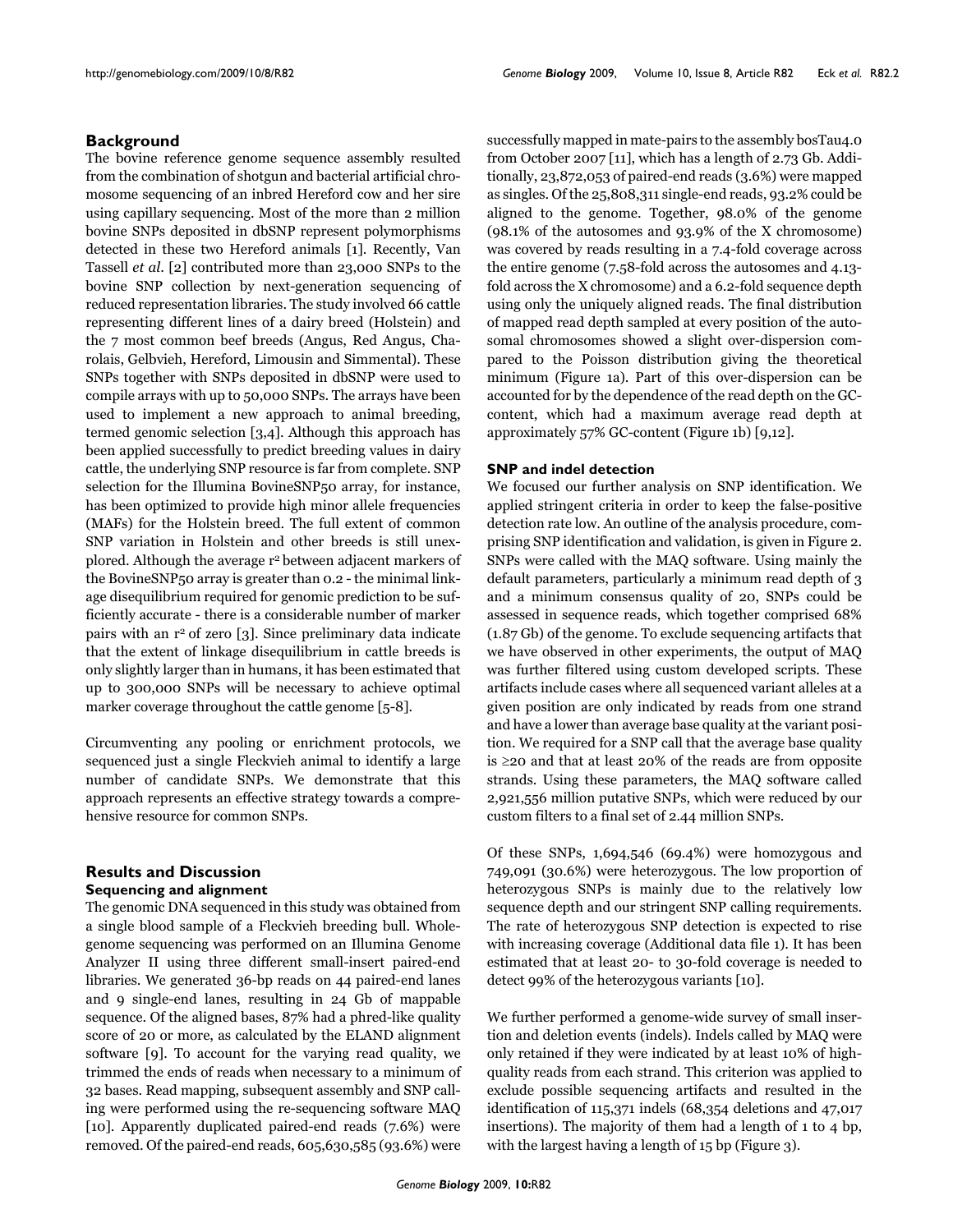

#### **Figure 1**

Distribution of read depth. **(a)** Distribution of mapped read depth in all autosomal chromosomes. Read depth is sampled at every position along the chromosomes. The solid line represents a Poisson distribution with the same mean. **(b)** Distribution of read depth as a function of GCcontent. GC-content and read depth were calculated for non-overlapping windows of 500 bp.

Next we compared the identified SNP and indel variants with those already published. Since the dbSNP set is not yet mapped to the bosTau4 assembly, we compared our findings with the 2.08 million SNPs mapped by the Baylor College Bovine Genome Project. The comparison showed that 18% (451,914) of the SNPs were shared between both sets (Table 1).

#### **Functional annotation**

We used the RefSeq (9,518 genes) and Ensembl (28,045 genes) gene sets to functionally annotate the detected variants (Table 1). Using the RefSeq genes as reference, we found 7,619 coding SNPs (3,139 leading to non-synonymous amino



#### **Figure 2**

Analysis procedure. Sequence reads were aligned to the reference sequence (bosTau4) by the MAQ software. SNPs were called and filtered by MAQ and custom scripts, resulting in a final set of 2.44 million SNPs. Comparison with 25,726 array-based genotpyes revealed a false-negative detection rate of 49%. A false-positive detection rate of 1.1% was determined by comparison with 196 randomly selected SNPs genotyped with MALDI-TOF spectroscopy. By determining the false-positive detection rate in 75 coding SNPs with high coverage (≥16), we found evidence that the high false-positive detection rate in these SNPs is due to mapping errors caused by duplications that are not reflected in the reference sequence rather than to sequencing errors.

acid substitutions), 40 SNPs at canonical splice sites and 6,292 SNPs in untranslated regions. Additionally, 203 indels were located in coding regions, with almost all of them (201) causing a frame-shift in the corresponding gene. The remaining two indels comprise single amino acid deletions.

The Ensembl gene set is larger and includes also gene predictions. Thus, more variants are detected using this set. We identified 22,070 coding SNPs (9360 non-synonymous sub-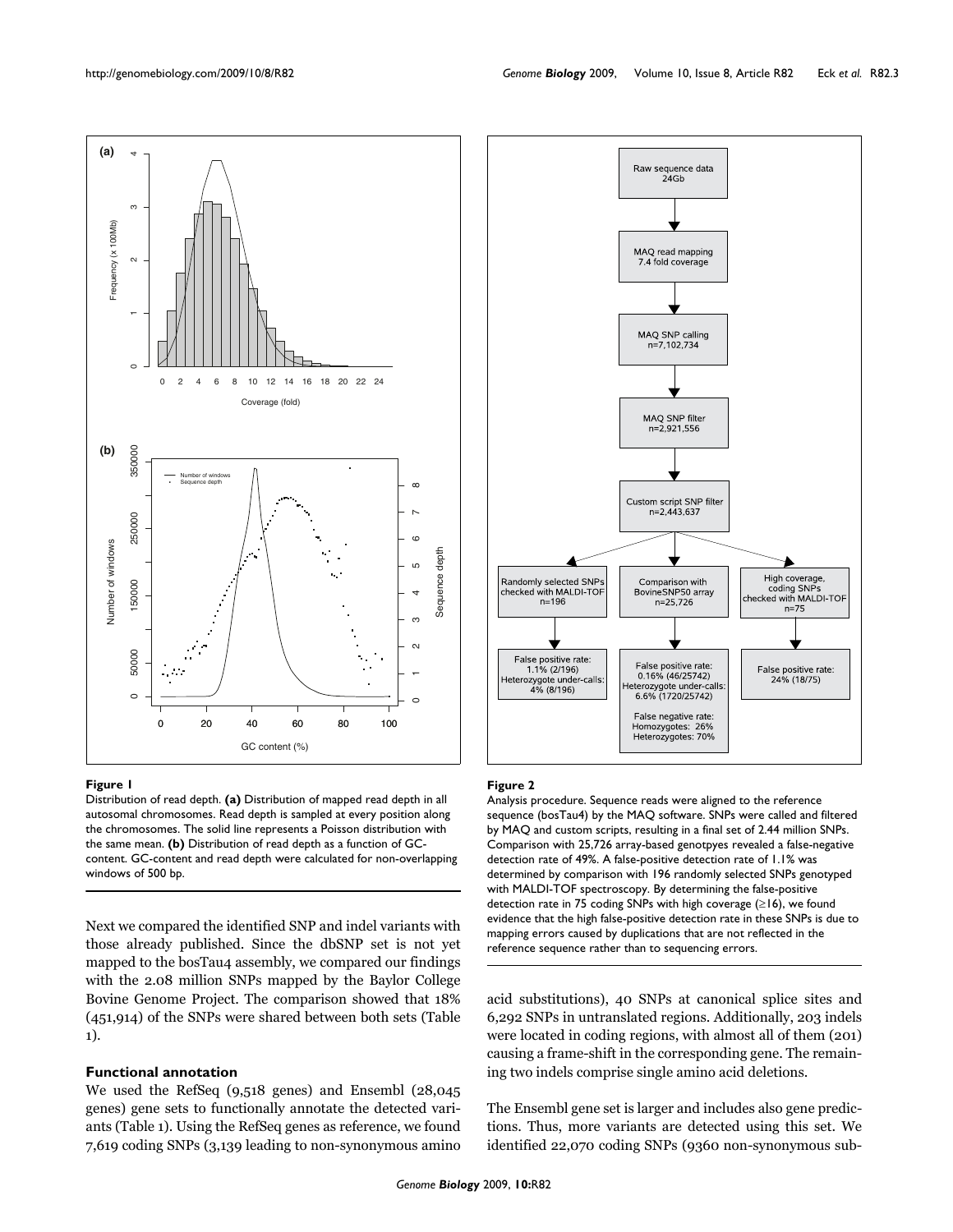

#### **Figure 3**

Small indels. Distribution of the size of 115,371 small indels (68,354 deletions and 47,017 insertions). Positive and negative values on the x-axis correspond to the presence or absence of bases relative to the reference sequence.

stitutions), 148 SNPs at donor or acceptor splice sites and 8114 SNPs in untranslated regions. Furthermore, we identified 425 indels in Ensembl annotated coding regions. Most of them (414) cause a frame-shift in the reading frame of the associated gene, 9 indels lead to single amino acid deletions and 2 were single amino acid insertions.

#### **Comparison of sequence and array results**

We assessed the accuracy and completeness of the sequencebased SNP calls by comparing them with the genotypes of the same animal generated with an Illumina BovineSNP50 array. This chip contains 54,001 SNPs, of which 48,188 map to the current assembly (bosTau4). Of those, 48,025 SNPs were successfully genotyped; 22,299 homozygous calls exhibited the reference allele, leaving 12,043 homozygous and 13,683 heterozygous SNPs that were different with respect to the reference sequence assembly. We used these 25,726 positions together with 16 positions where only the MAQ call differed from the reference sequence to examine the accuracy and sensitivity of SNP calling in more detail.

We first estimated the proportion of concordant calls. Of the 12,043 homozygous array-based calls that differed from the reference sequence, 8,974 (74.51%) were also called by MAQ. In 8,949 (99.72%) of these positions, both platforms showed concordant genotypes. Of the 13,683 heterozygous arraybased calls, MAQ called only 5,882 (42.98%) positions, and only 4,157 (70.67%) of these matched the array results (Table 2). The false-negative rate of sequenced SNPs as judged from the array experiment is therefore 26% (100 - 8,949/12,043) for the homozygous variants and 70% (100 - 4,157/13,683) for the heterozygous genotypes. Based on these estimates, the investigated genome contains 2,289,927 homozygous and 2,496,970 heterozygous SNPs. The combined false-negative rate would be 49% (100 - (8,949 + 4,157)/(12,043 + 13,683)), which is more than expected from simulation studies at a sequence depth of 6 to 7.4 [10].

We then determined the disagreements in more detail, which are composed of the 1,750 discordant calls plus the 16 positions where MAQ called a SNP while the genotyping result was identical to the reference sequence (Table 3). Of the 1,766 disagreements, 1,720 were heterozygote under-calls of MAQ. 'Heterozygote under-call' denotes a homozygous sequencing SNP at the position of a heterozygous genotyping SNP where the sequencing SNP corresponds to one of the two heterozygous genotyping alleles. For 10 of the remaining 46 differing positions, a heterozygote call was made by MAQ whereas the genotyping array only showed the reference allele, indicating a possible heterozygote under-call by the array. At one of these positions the array tests for a different variant allele than the one detected by MAQ (chip result CC, chip test alleles CT, MAQ CG, reference C). At 15 positions the platforms showed different homozygous genotypes that both differed from the reference genotype. At 21 positions we observed other differences. Assuming that these 46 SNPs are wrong calls, the false-positive rate would therefore be 0.16% (46 out of 25,742).

We also estimated the autosomal nucleotide diversity  $\pi$  taking into account that we identified only 30% of the heterozygous

# **Table 1**

### **Identified SNPs and small indels**

|                 | All             | Coding       | Non-synonymous | Splice-site | UTR          |
|-----------------|-----------------|--------------|----------------|-------------|--------------|
| SNPs (Ensembl)  | 2,443,637 (18%) | 22,070 (18%) | 9,360(15%)     | 148(14%)    | 8, II4 (20%) |
| Indel (Ensembl) | 115.371         | 425          |                |             |              |
| SNP (RefSeq)    | 2,443,637 (18%) | 7,619 (18%)  | 3,139(16%)     | 40 (15%)    | 6,292 (20%)  |
| Indel (RefSeq)  | 115,371         | 203          |                |             |              |

Proportion of SNPs that have been previously reported are given in parentheses. UTR, untranslated region.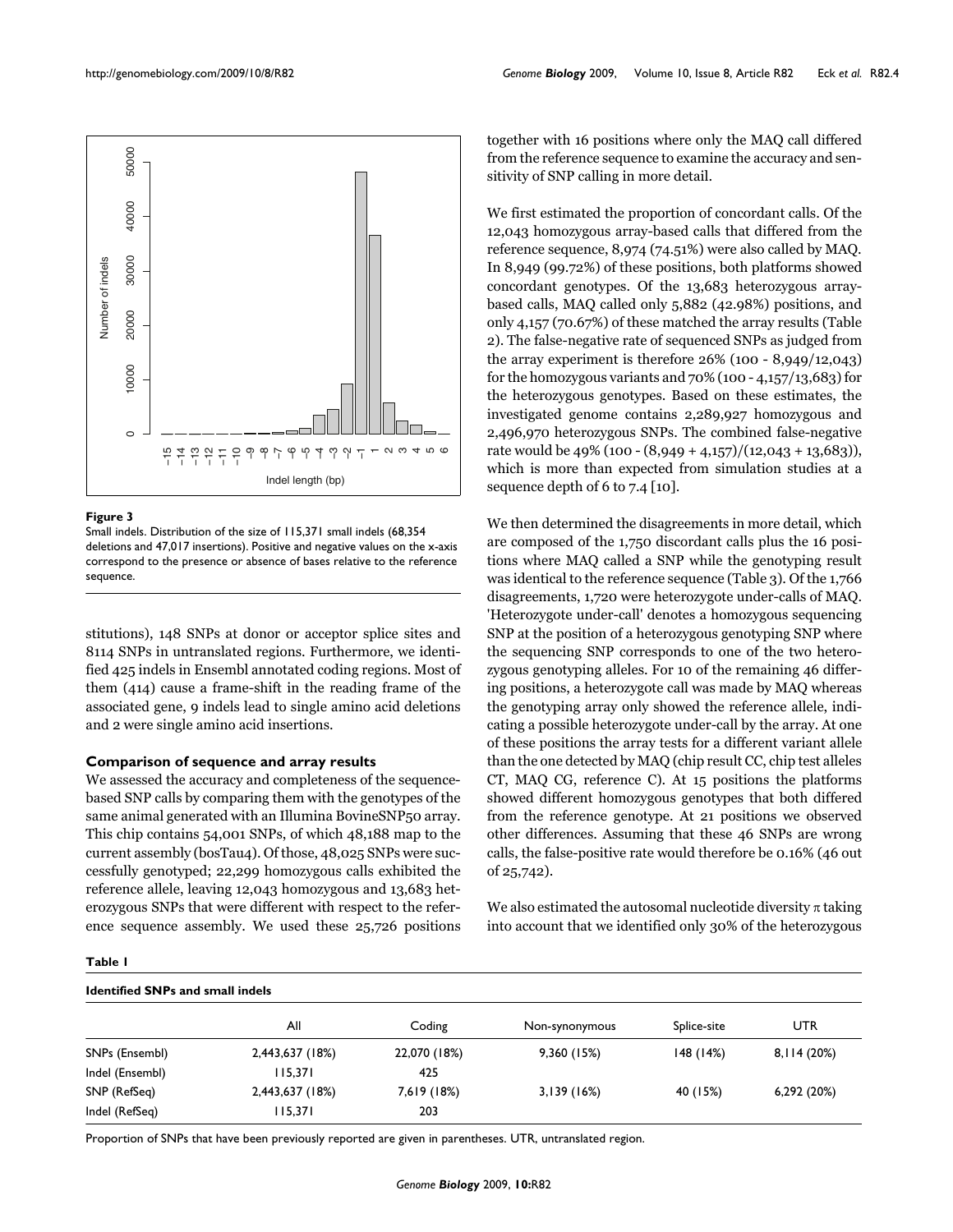| <b>Concordant calls</b> |             |                |                  |  |  |  |  |
|-------------------------|-------------|----------------|------------------|--|--|--|--|
|                         | BovineSNP50 | MAQ calls      | Concordant calls |  |  |  |  |
| Homozygote reference    | 22,999      |                |                  |  |  |  |  |
| Homozygote variant      | 12,043      | 8,974 (74.51%) | 8,949 (99.72%)   |  |  |  |  |
| Heterozygote            | 13.683      | 5,882 (42.98%) | 4, 157 (70.67%)  |  |  |  |  |

Comparison of the SNP calls made from genotype data and the sequence: concordant calls. Genotype data were generated using the Infinium BovineSNP50 BeadChip. Homozygote reference denotes an array-based genotype that is homozygous for the reference allele. Homozygote variant denotes an array-based genotype that is homozygous for a non-reference allele. Heterozygote denotes a heterozygous array-based genotype containing one reference allele and a variant allele.

SNPs correctly. This led to an autosomal nucleotide diversity of approximately 9.4 × 10-4 or 1 SNP per 1,060 bp ((749,091 - 3,553)/0.30/(2.73e9 - 88,000,000) [(Heterozygous\_SNPs - X\_chromosomal\_SNPs)/Detection\_rate/(Genome\_length - X\_chromosome\_length)]). This value is higher than the nucleotide diversity observed in humans [9,13] but in accordance with previous estimates in Fleckvieh [14,15]. To assess the nucleotide diversity in coding regions, we constructed a non-redundant gene set based on the Ensembl genes by merging all transcripts from the same gene into a single 'maximum coding sequence', resulting in 22,796 non-redundant genes. According to this set, the total coding sequence length for cattle is 33,235,846 bp, or 1.21% of the genome. This coding region contained 8,438 heterozygous SNPs, resulting in a nucleotide diversity of  $8.5 \times 10^{-4}$  or 1 SNP per 1,181 bp  $(8,438)$ 0.30/(33,235,846)).

#### **SNP genotyping**

To further evaluate the false-positive discovery rate of SNP calling, we randomly selected a subset of 104 homozygous

#### **Table 3**

| <b>Discordant calls</b> |                  |  |  |  |  |
|-------------------------|------------------|--|--|--|--|
|                         | Discordant calls |  |  |  |  |
| All disagreements       | 1,766 (6.86%)    |  |  |  |  |
| GT-het>Seq-hom          | 1,720(6.68%)     |  |  |  |  |
| Seg-het>GT-hom          | 10(0.03%)        |  |  |  |  |
| Different homozygotes   | 15 (0.06%)       |  |  |  |  |
| Different heterozygotes | 5(0.02%)         |  |  |  |  |
| Seq-SNP>GT-Ref          | 16 (0.09%)       |  |  |  |  |

Comparison of the SNP calls made from genotype data and the sequence: discordant calls. GT-het>Seq-hom indicates a heterozygote under-call by MAQ (array based genotype heterozygote, MAQ based genotype homozygote). Seq-het>GT-hom indicates a possible heterozygote under-call by the array (array-based genotype homozygote for the reference allele, MAQ based genotype heterozygote). Different homozygotes denote homozygous genotypes on both platforms that both differed from the reference genotype. Different heterozygotes denote heterozygote genotypes on both platforms where one allele differs. Seq-SNP>GT-Ref indicates a MAQ based genotype that differs from the reference sequence while the chip based genotype displayed only the reference allele.

and 104 heterozygous SNPs from genomic regions, defined by uniquely aligned reads, and genotyped them using multiplex MALDI-TOF (matrix-assisted laser desorption/ionization time-of-flight) mass spectrometry. Contigs that were not allocated to a specific chromosome were excluded. The distribution of read depth of the selected SNPs was similar to that of the entire SNP set (Additional data file 2). To enable design of the extension primer, we did not allow for other SNPs to occur 20 bp upstream and downstream of the target SNP. In addition, we masked all other SNPs in the 200-bp fragment used for the design of the amplification primers. Genotypes could be successfully determined for 196 assays, with an average call rate of 98.3% (Table 4). We detected ten disagreements, eight of which were heterozygous sequencing under-calls, which were not considered for the calculations. These undercalls are expected due to inadequate sampling of alleles when sequencing at a fairly low coverage level. On that basis, the false-positive discovery rate was calculated to be 1.1% (2 of 186).

To estimate the population frequencies, we assayed the same SNPs in 48 Braunvieh and 48 Fleckvieh bulls that were selected to be not closely related (Additional data file 3). Two SNPs turned out to be singletons only present in the bull that had been sequenced and seven were monomorphic for the variant allele. The mean MAF of the remaining 187 SNPs was 24.5%. The distribution of the minor allele frequency of tested SNPs was nearly uniform (Figure 4) [16]. The distribution shows that 83% of the SNPs had a MAF of 5% or more, which makes them suitable for association studies using common SNPs in these breeds.

#### **Table 4**

**SNPs called by MAQ compared with calls by MALDI-TOF genotyping**

| 186  |
|------|
|      |
|      |
| 1.1% |
|      |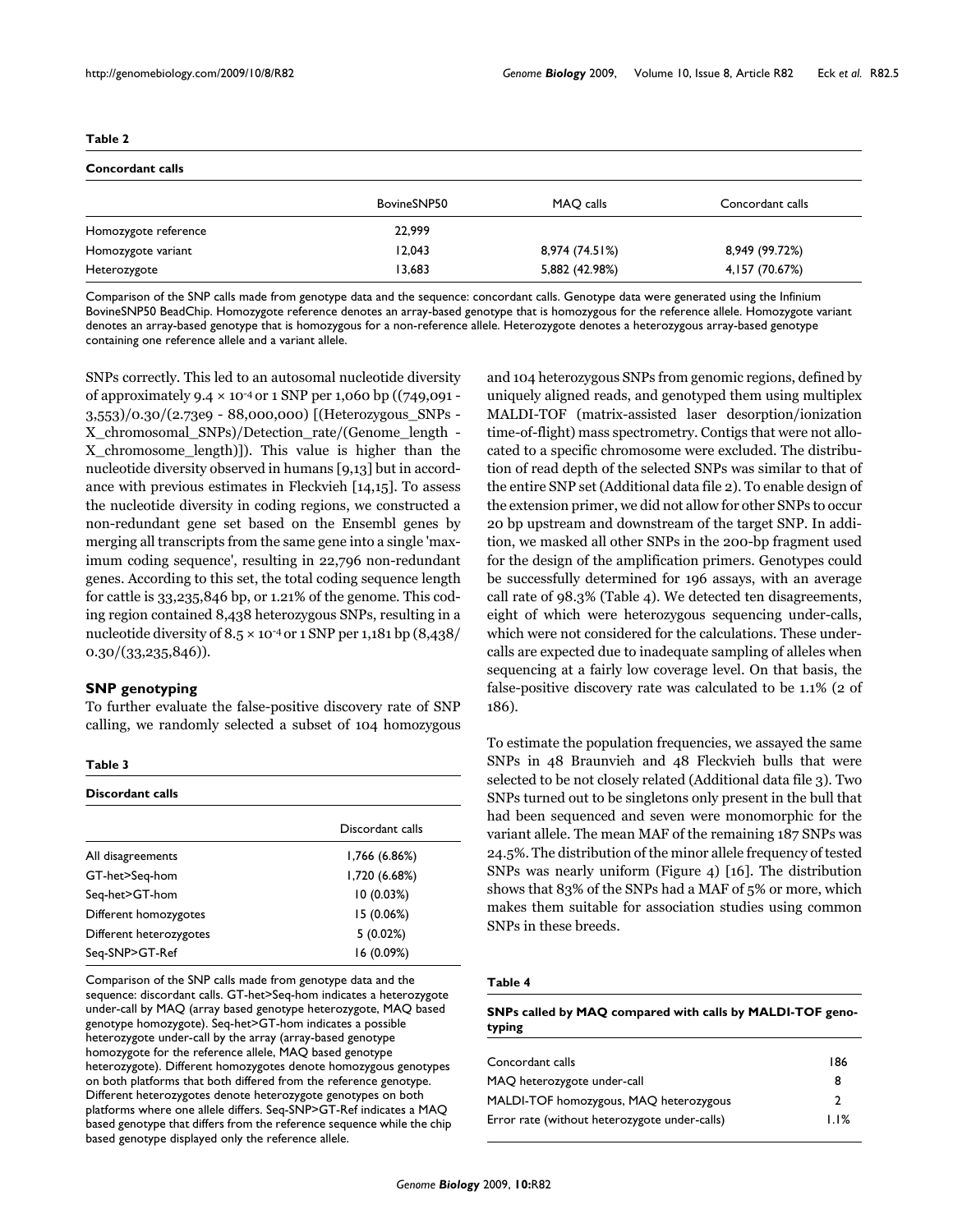

#### **Figure 4**

Minor allele frequency (MAF) spectrum of randomly selected SNPs. Genotypes of 196 SNPs were determined by MALDI-TOF mass spectroscopy in 48 Fleckvieh and 48 Braunvieh bulls.

In an attempt to select SNPs specifically from coding regions, we selected 75 SNPs only from regions with high sequence depth  $(\geq 16)$  under the assumption that sensitivity and specificity should gain from higher coverage. Because only 5.8% of coding SNPs had a sequence depth of 16 or more, several SNPs were located in close proximity. Contrary to our expectation, comparison with MALDI-TOF genotypes resulted in a false-positive rate as high as 24% (18 of 75). All these SNPs were called as heterozygotes by MAQ. Of these SNPs, 11 were called as homozygotes by MALDI-TOF genotyping in all 96 investigated animals. The remaining 7 were counted as falsepositives because they were called as heterozygotes by MALDI-TOF genotyping in all 96 investigated animals. These sites were also ambiguous when checked by capillary sequencing in 12 selected animals (Additional data file 4). We therefore suspected that the selection from the extreme of coverage has introduced a strong bias. The false-positive calls were most likely caused by reads that were misassembled because these regions are duplicated but only one copy is contained in the reference sequence. Checking the read depth around the false-positive SNPs, we found 3 SNPs (chr4\_117247234, chr4\_117247581, chr13\_16920248) that were obviously located in regions of 30 and 300 kb with high average read depth, indicating a duplication of that region (Additional data file 5). In the other regions, the high read depth extended only across a short distance so that we can not

exclude random noise. It was further noticeable that several of the false-positive SNPs were located near gaps or in regions with several gaps, suggesting assembly difficulties. Although we can not provide an unequivocal explanation for the high false-positive rate of SNPs in regions with high read depth, we want to point out that these errors do not compromise the overall false-positive detection rate of 1.1%. Rather, it reveals that a significant proportion of heterozygous false-positives are not caused by sequencing errors but, most likely, by erroneous alignment and that the risk for this type of error is negatively correlated with the quality and completeness of the reference sequence. This information can be used to further filter the SNP set. Discarding all SNPs with a read depth  $\geq 16$ would reduce the set by 53,259 SNPs (2.2%).

# **Conclusions**

By sequencing a single diploid genome to a depth of 7.4-fold, we were able to generate more than 2 million SNPs, thereby almost doubling the existing SNP resource in cattle. We evaluated the error rates of SNP detection in detail, point out possible sources of errors and propose means for filtering errorprone SNPs. We deduced an overall false-positive detection rate of 1.1% from genotyping 196 randomly selected SNPs by an alternative technique. This value compares well with the reported false-positive detection rate of 2.5% estimated by genotyping 1,206 SNPs by a similar approach [9]. Despite a false-negative detection rate of 49%, which is largely explained by missing heterozygous SNPs at low sequencing coverage, SNP identification was very effective. In contrast to the detection of SNPs and small indels, the identification of structural variations at a size that exceeds the individual read length was ineffective at low sequence depth. In addition to SNP discovery, this sequence of a single animal constitutes a first step towards a haplotype reconstruction of the Fleckvieh breed. The animal selected for this approach was a prominent Bavarian Fleckvieh bull. With more than 50,000 inseminations in 2008 alone, the selected animal is founder of a very large pedigree. Fleckvieh is a dual purpose breed (dairy and beef) originating from the Swiss Simmental breed. Fleckvieh cows contribute about 8% of all recorded lactations worldwide, which makes them the second largest dairy breed after Holstein. Fleckvieh, together with the Brown breed, are so called Alpine breeds that are phylogenetically distant from Holstein [17]. The distribution of genotypes found for 196 SNPs in 48 Brown and 48 Fleckvieh animals proved our chosen strategy to be successful. We provide a comprehensive SNP list for the two main Alpine breeds Brown and Fleckvieh. For a future dense array with up to 1 million SNPs, the experiment provides SNPs that can be translated into genome-wide oligonucleotide arrays in a single-step procedure with a conversion rate of more than 80%. The chosen strategy is predicted to be applicable to complement the SNP resource in other farm animals such as swine and chicken, especially with sequencing outputs from a single experiment predicted to cross the 100 Gb threshold before the end of 2009.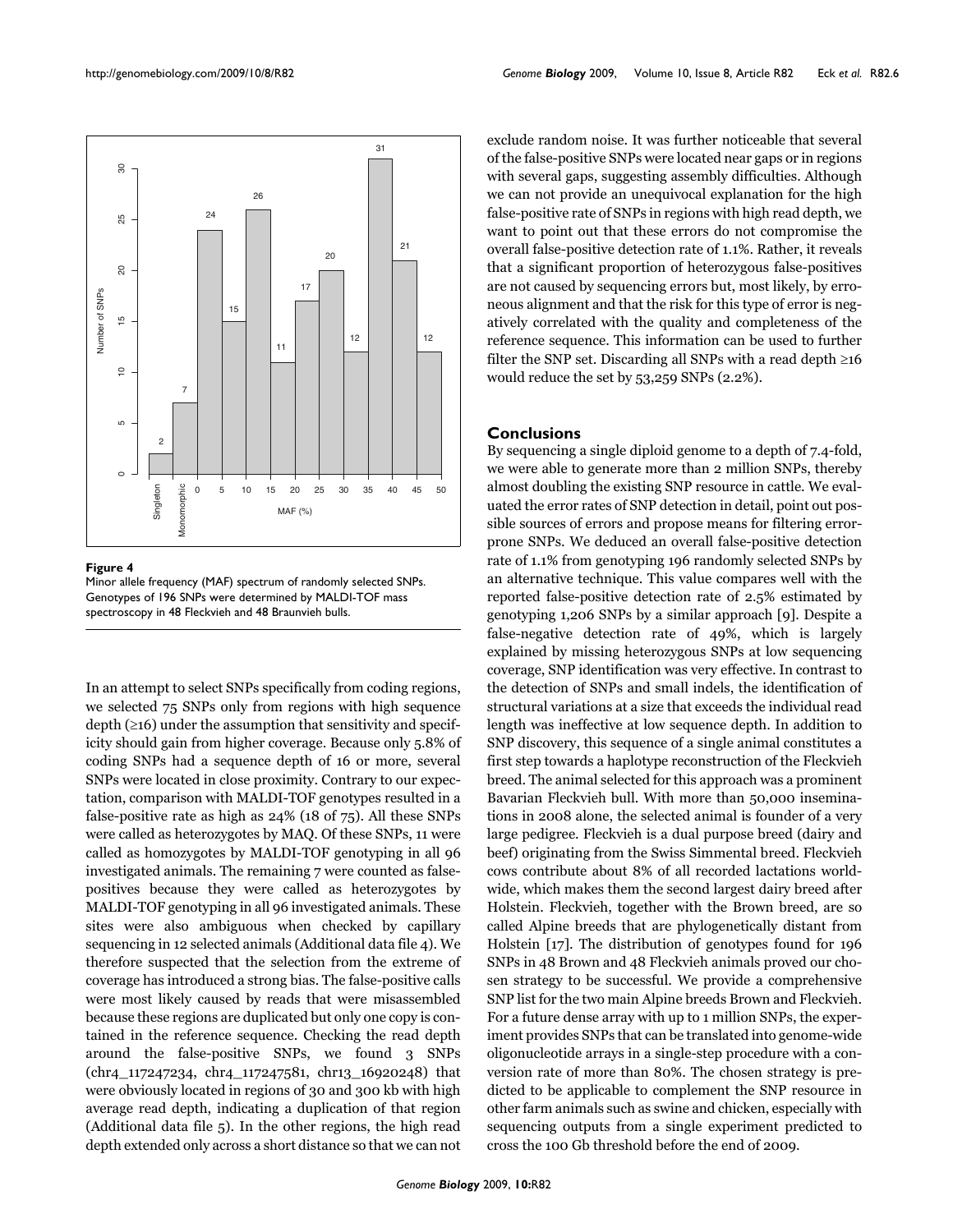# **Materials and methods**

#### **DNA library construction and sequencing**

EDTA-blood was obtained from Fleckvieh bull Vanstein 191658 and genomic DNA was extracted according to standard protocols. DNA was sheared by nebulization with compressed nitrogen gas. We constructed 3 different paired-end libraries with median insert sizes of 75, 80 and 170 nucleotides. The libraries were sequenced on a GAII (Illumina, San Diego, Californica, USA). Sample preparation, cluster generation and sequencing were performed according to the manufacture's protocols with minor modifications (Illumina paired-end cluster generation kit GA II v1, 36-cycle sequencing kit v1).

#### **Analysis software**

We used the bosTau4.0 assembly as reference sequence including the scaffolds that were not anchored onto specific chromosomes. Image analysis and ELAND alignment was performed with the Pipeline software version 1.0 as provided by Illumina. Subsequently, short read alignment, consensus assembly and variant calling were performed using the resequencing software MAQ version 0.6.8 [10]. For the alignment part, we used the following parameters: number of maximum mismatches that can always be found = 2; mutation rate between the reference sequence and the reads = 0.001; threshold on the sum of mismatching base qualities = 70. For the 'snpfilter' part of the MAQ software, we used the following parameters: minimum read depth = 3; maximum read depth  $= 256$ ; minimum mapping quality  $= 40$ ; minimum neighboring quality = 20; minimum consensus quality = 20; window size around potential indels = 3; window size for filtering dense SNPs = 10; maximum number of SNPs in a window = 2.

After SNP calling by MAQ, we applied additional filters. We required each putative SNP to have a median quality value of the variant base of at least 20 and that at least 20% of the reads covering this position must come from opposite strands. Functional analysis of the SNPs was performed with custom Perl scripts using datasets from Ensembl [18], the Santa Cruz Genome Browser [19] and the Baylor College Bovine Genome Project web pages [20]. Ensembl and RefSeq gene annotations were used as provided by the Santa Cruz Genome Browser (October 2008). SNP locations were downloaded form the Baylor College Bovine Genome Project ftp site [21].

# **Genotyping**

For genotyping, we selected bulls that did not have both sires and maternal grandsires in common. Genotypes were determined on a BovineSNP50 chip (Illumina). Genotyping of selected SNPs was performed with the MassARRAY system (Sequenom, San Diego, California, USA) using the iPLEX Gold chemistry. For random selection of SNPs we used a random number generator as implemented in the Perl function 'rand'. Assays were designed using AssayDesign 3.1.2.2 with iPLEX Gold default parameters and up to 25 assays were multiplexed. Genotype calling was done with SpectroTYPER 3.4 software.

# **Data access**

Sequence data are available from the European Read Archive (ERA) [ERA:ERA000089]. SNPs have been submitted to dbSNP ([dbSNP:ss140006985] to [dbSNP:ss142339932]).

#### **Abbreviations**

Indel: small insertion/deletion event; MAF: minor allele frequency; MALDI-TOF: matrix-assisted laser desorption/ionization time-of-flight; SNP: single nucleotide polymorphism.

# **Authors' contributions**

RF, TM and TMS conceived of the study and participated in its design and coordination. ABP with KF performed the sequencing experiments. SHE and TMS performed the data analysis. SHE, TM, RF and TMS drafted the manuscript. All authors contributed to and approved the final manuscript.

# **Additional data files**

The following additional data are available with the online version of this paper: a table showing the number of homoand heterozygous SNPs depending on different read depth (Additional data file 1); a figure showing empirical cumulative distribution of read depth of the SNPs selected for MALDI-TOF genotyping in comparison to the entire SNP set (Additional data file 2); a table showing genotypes, MAF and test for Hardy-Weinberg equilibrium of 196 SNPs determined with MALDI-TOF spectroscopy in 48 Fleckvieh and 48 Braunvieh bulls (Additional data file 3); a table showing the false-positive SNP calls in 75 coding SNPs with high read depth  $(≥16)$  (Additional data file 4); a figure showing the sequencing depth around false-positive MAQ calls (Additional data file 5).

#### **Acknowledgements**

This work was supported by grants of the German Ministry for Education and Research (BMBF 01GR0804 and 0315131E) and the Dr. Dr. h. c. Karl Eibl-Stiftung. We thank Dr J Aumann (Besamungsverein Neustadt a. d. Aisch e. V.) and Dr W Lampeter (Meggle Besamungsstation Rottmoos GmbH) for providing us with a blood sample of Vanstein 191658 and for allowing us to publish the sequence and polymorphism data. The research was conducted within the Synbreed Consortium.

#### **References**

- 1. Gibbs RA, Taylor JF, Van Tassell CP, Barendse W, Eversole KA, Gill CA, Green RD, Hamernik DL, Kappes SM, Lien S, Matukumalli LK, McEwan JC, Nazareth LV, Schnabel RD, Weinstock GM, Wheeler DA, Ajmone-Marsan P, Boettcher PJ, Caetano AR, Garcia JF, Hanotte O, Mariani P, Skow LC, Sonstegard TS, Williams JL, Diallo B, Hailemariam L, Martinez ML, Morris CA, Silva LO, *et al.*: **[Genome-wide](http://www.ncbi.nlm.nih.gov/entrez/query.fcgi?cmd=Retrieve&db=PubMed&dopt=Abstract&list_uids=19390050) [survey of SNP variation uncovers the genetic structure of](http://www.ncbi.nlm.nih.gov/entrez/query.fcgi?cmd=Retrieve&db=PubMed&dopt=Abstract&list_uids=19390050) [cattle breeds.](http://www.ncbi.nlm.nih.gov/entrez/query.fcgi?cmd=Retrieve&db=PubMed&dopt=Abstract&list_uids=19390050)** *Science* 2009, **324:**528-532.
- 2. Van Tassell CP, Smith TP, Matukumalli LK, Taylor JF, Schnabel RD, Lawley CT, Haudenschild CD, Moore SS, Warren WC, Sonstegard